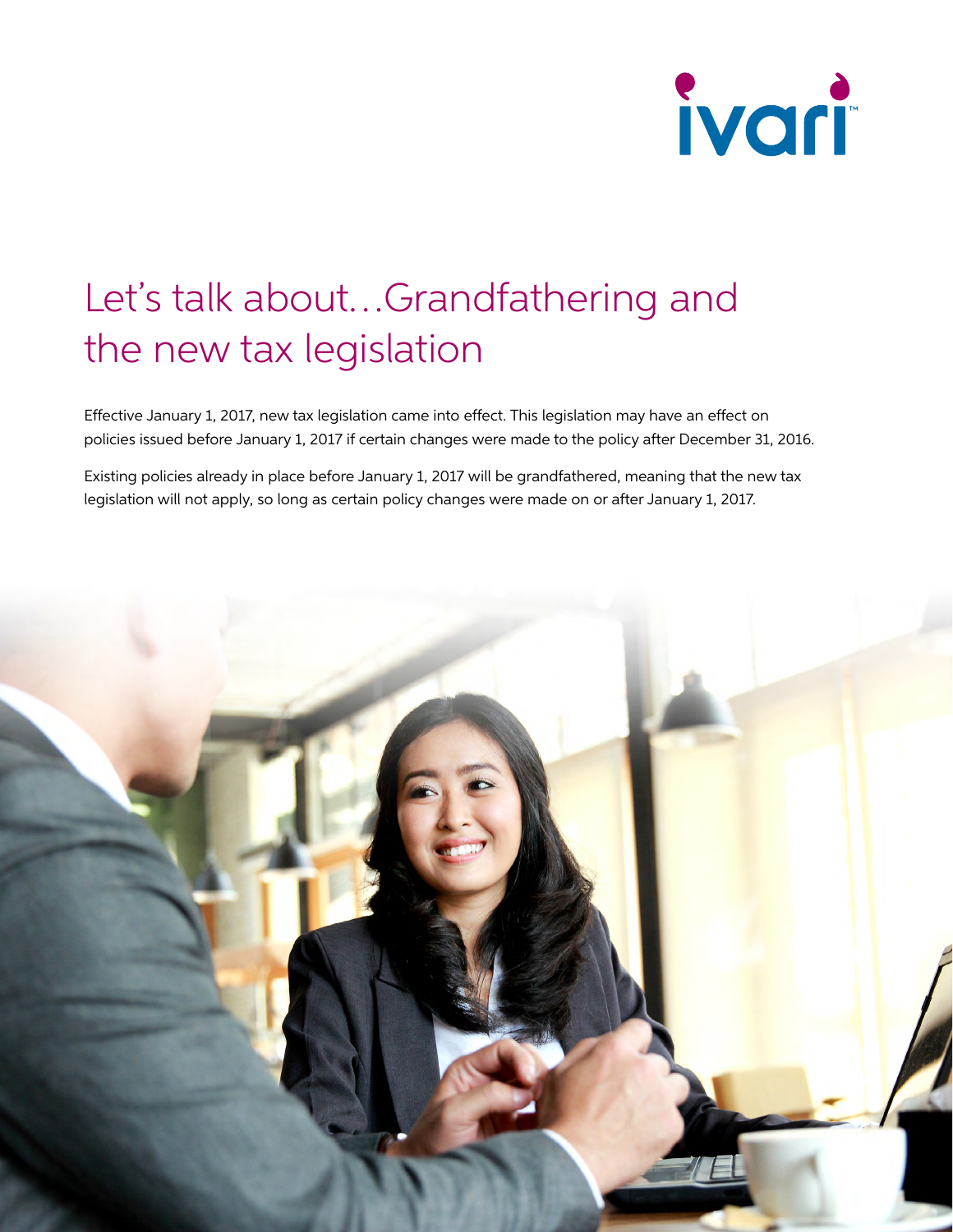**Below is a list of changes that can be made to a policy as well as whether grandfathered status will be affected. All transactions are subject to terms and conditions as specified in the contract.**

| <b>Action</b>                                     | What is this?                                                                                                                                                                                              | Does it affect grandfathered status?                                                                                                                                                                                                                                                                                                                                                                                                                             |
|---------------------------------------------------|------------------------------------------------------------------------------------------------------------------------------------------------------------------------------------------------------------|------------------------------------------------------------------------------------------------------------------------------------------------------------------------------------------------------------------------------------------------------------------------------------------------------------------------------------------------------------------------------------------------------------------------------------------------------------------|
| <b>Addition of a rider or</b><br>coverage         | Addition of a rider or coverage means<br>adding an additional coverage to<br>an existing policy. In some cases the<br>addition can be on an existing or newly<br>insured person.                           | YES. Additional coverages require<br>underwriting and will therefore<br>cause the entire policy to lose its<br>grandfathered status.                                                                                                                                                                                                                                                                                                                             |
| <b>Cancellation of a coverage</b><br>or rider     | This refers to taking a coverage or rider<br>off an existing policy.                                                                                                                                       | NO. Cancellation of a coverage or rider<br>does not impact the grandfathered<br>status of a policy.                                                                                                                                                                                                                                                                                                                                                              |
| Change in date of birth                           | In some cases a date of birth may have<br>been incorrectly recorded on<br>the policy.                                                                                                                      | NO. If a date of birth has been<br>incorrectly recorded, the policy will not<br>lose its grandfathered status.                                                                                                                                                                                                                                                                                                                                                   |
| Change of coverage type                           | Change of coverage type means a<br>change in cost of insurance, from<br>annual renewable term with level or<br>increasing death benefit to level cost<br>of insurance with an increasing death<br>benefit. | NO. If the change does not require any<br>medical underwriting, the policy will<br>maintain its grandfathered status.<br>If, however, there is an increase in<br>the Net Amount At Risk (NAAR), the<br>change in cost of insurance from<br>annual renewable term to level cost<br>of insurance may require medical<br>underwriting. If the change requires<br>underwriting then the entire policy will<br>lose its grandfathered status.                         |
| Change in risk classification<br>(smoking status) | Changing the risk classification<br>of coverage from smoker to<br>non-smoker.                                                                                                                              | NO. If the risk classification is changed<br>from smoker to non-smoker, the policy<br>will not lose its grandfathered status.                                                                                                                                                                                                                                                                                                                                    |
| Converting a term to a<br>universal life policy   | This is the conversion of a term policy,<br>or rider, to an eligible universal life<br>policy without evidence of insurability.<br>A policy fee will apply.                                                | YES. When the entire policy is<br>converted, the policy will lose its<br>grandfathered status. However, in<br>the case of partial conversions where<br>some portion of the term coverage is<br>converted to an eligible universal life<br>policy and the rest of the term coverage<br>remains in place, the remaining term<br>policy will maintain its grandfathered<br>status while the new universal life policy<br>issued will lose its grandfathered status. |
| Gender change                                     | In some cases the gender of the client<br>may have been recorded incorrectly.                                                                                                                              | NO. If there is a gender change, the<br>policy will not lose its grandfathered<br>status.                                                                                                                                                                                                                                                                                                                                                                        |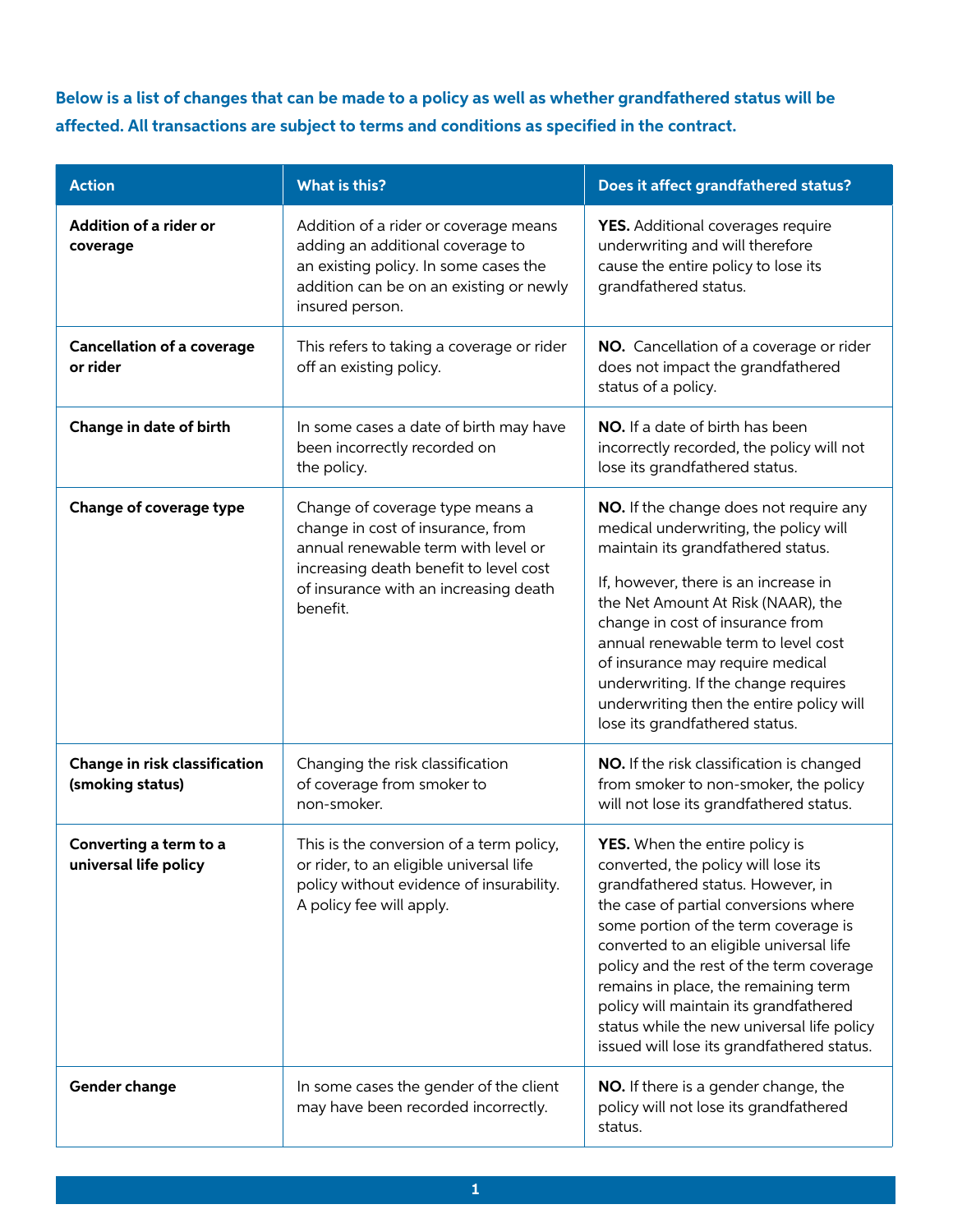| <b>Action</b>                                     | What is this?                                                                                                                                                                                                                                           | Does it affect grandfathered status?                                                                                                                                                                                                                                  |
|---------------------------------------------------|---------------------------------------------------------------------------------------------------------------------------------------------------------------------------------------------------------------------------------------------------------|-----------------------------------------------------------------------------------------------------------------------------------------------------------------------------------------------------------------------------------------------------------------------|
| <b>Guaranteed Insurability</b><br>Option          | This option automatically increases the<br>face amount of the policy at a specified<br>time.                                                                                                                                                            | NO. All of ivari's guaranteed insurability<br>options were prescribed prior to<br>2017, and at the time that the policy<br>was issued. As a result, when the<br>guaranteed insurability option is<br>exercised, the policy will not lose its<br>grandfathered status. |
| Joint first-to-die switch to<br>joint last-to-die | Starting in policy year 10,* this<br>option allows the client to exchange<br>a joint first-to-die coverage for<br>joint-last-to-die coverage without<br>evidence of insurability.<br>* Subject to terms and conditions as specified in<br>the contract. | NO. If this option is exercised the policy<br>will not lose its grandfathered status.                                                                                                                                                                                 |
| <b>Policy split or Severance</b><br>Option        | This option allows a coverage on a<br>multiple life policy to be split off the<br>policy and issued as a standalone<br>policy. A policy fee will apply.                                                                                                 | NO. If this option is exercised the policy<br>will not lose its grandfathered status.                                                                                                                                                                                 |
| <b>Reduction or removal of</b><br>a rating        | Reduction or removal of a rating from<br>an existing coverage.                                                                                                                                                                                          | NO. Even though the policy is<br>medically underwritten to change from<br>substandard to standard rating, the<br>policy will not lose its grandfathered<br>status.                                                                                                    |
| <b>Reinstatement of a policy</b><br>or coverage   | This is the reinstatement of a lapsed<br>policy.                                                                                                                                                                                                        | NO. Reinstatement of a policy or<br>coverage does not impact the<br>grandfathered status.                                                                                                                                                                             |
| Renewal of term coverage                          | Term 10 and Term 20 plans are<br>renewable every 10 and 20 years<br>respectively, and a Term 30 plan is<br>renewable to a Term 100 permanent<br>plan.                                                                                                   | NO. Renewal of term coverage will<br>not result in the loss of grandfathered<br>status.                                                                                                                                                                               |
| Replacement                                       | Replacement allows an existing<br>policy to be replaced with a new one.<br>Typically the new policy is a different<br>type of insurance than the current<br>policy being replaced.                                                                      | YES. This will require underwriting and<br>therefore will cause the policy to lose its<br>grandfathered status.                                                                                                                                                       |